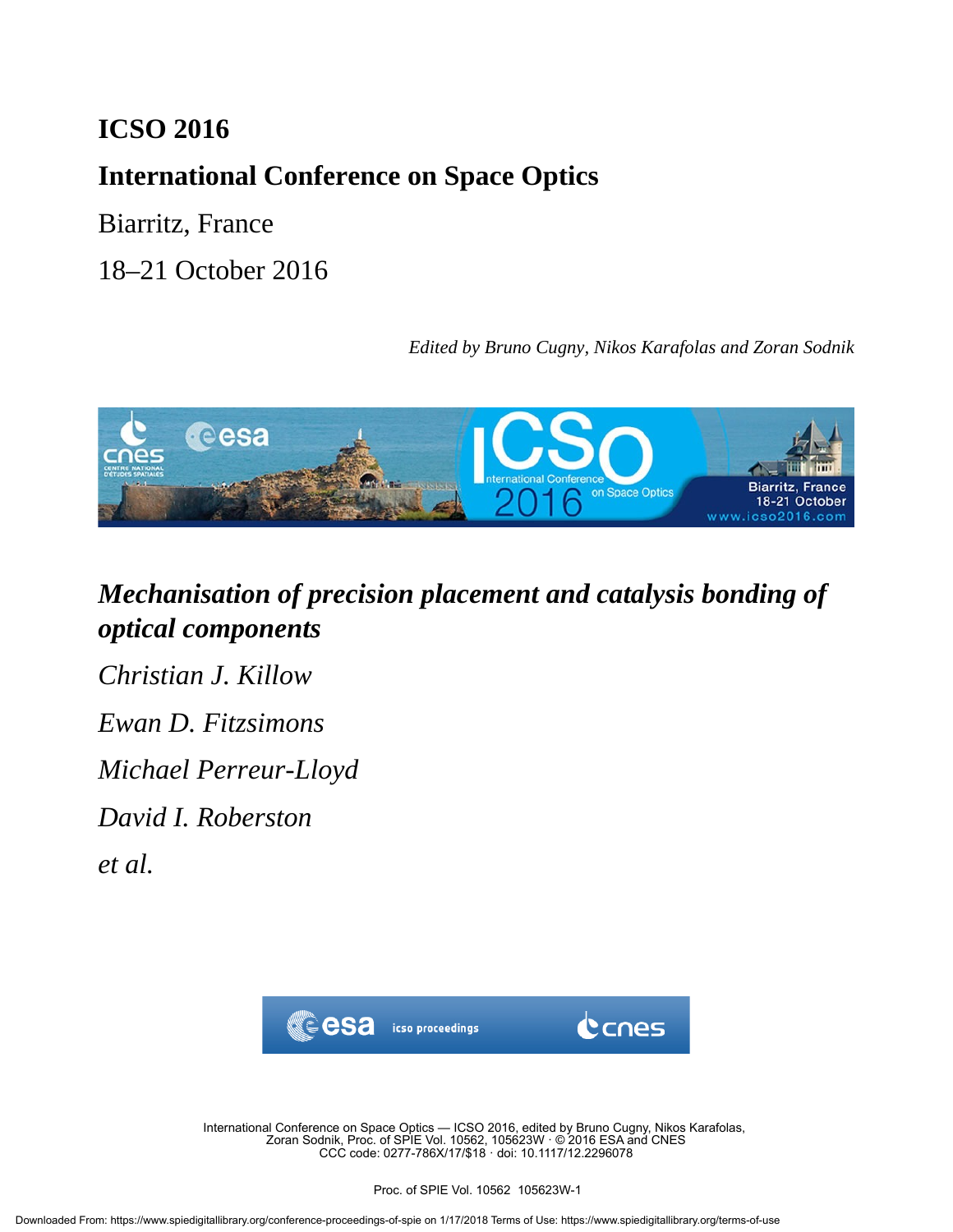### **MECHANISATION OF PRECISION PLACEMENT AND CATALYSIS BONDING OF OPTICAL COMPONENTS**

Christian J Killow<sup>1</sup>, Ewan D Fitzsimons<sup>2</sup>, Michael Perreur-Lloyd<sup>1</sup>, David I Robertson<sup>1</sup> and Henry Ward<sup>1</sup> <sup>1</sup> Scottish Universities Physics Alliance (SUPA), School of Physics and Astronomy, Institute for Gravitational *Research, University of Glasgow, Glasgow G12 8QQ, UK. Christian.Killow@glasgow.ac.uk. <sup>2</sup>UK Astronomy Technology Centre, Royal Observatory Edinburgh, Edinburgh EH9 3HJ, UK.)*

#### I. INTRODUCTION

Precision-aligned, ultra-stable optical assemblies are needed for an increasing number of space applications, in areas such as science, metrology and geodesy. A recent example has been the Optical Bench Interferometer for the European Space Agency LISA Pathfinder mission [1,2] for which novel alignment and bonding techniques were developed and used to construct the flight hardware.

LISA Pathfinder is currently in operation at the Lagrange point, L1. This mission is a technology demonstrator for a spaceborne gravitational observatory which is planned to address the ESA L3 science theme "The Gravitational Universe" [3]. LISA Pathfinder has two free-floating test masses shielded by a single spacecraft. The mission goal is to minimise residual forces on the test masses such that the variation in their separation is of order picometres over 1000s of seconds, and to characterise any remaining noise sources. A crucial subsystem for achieving this is the interferometric readout provided by the Optical Bench Interferometer [4]. This consists of a Zerodur baseplate of  $\sim$ 20 x 20.5 cm with 22 beam steering optics hydroxide catalysis bonded [5,6] to it, forming four Mach-Zehnder interferometers. The mission goals were extremely demanding, and necessitated control of the bonded optic position and alignment at the submicron and or order 10 microradian level. To achieve these accuracies a range of enabling techniques were developed in Glasgow [7,8]. The resulting optical assembly is ultra-stable at the picometre level and also UHV compatible by virtue of using a 'glue-less' chemical joining process.

The alignment process controls the out-of-plane optical alignment by: having ultra-stable input laser beams that are introduced to the system parallel to the baseplate; highly perpendicular reflecting-bonding surfaces; globally flat baseplates; and a very thin bond layer. The in-plane alignment is controlled by actively monitoring beam pointing whilst adjusting a component, as depicted in Fig. 1.



**Fig.1** Schematic of component in-plane alignment, looking down through the bonding surface. The circles represent a baseplate to which the blue rectangle – the reflective component – is bonded. The red input beam, black dashed nominal reflected beam vector and target points (black crosses) are shown in 'a', a component during alignment in 'b', and a perfectly aligned component in 'c'.

The alignment and bonding techniques developed for LISA Pathfinder, which are now at TRL9, are considered state-of-the-art. Control of component alignment here was by using physical stops to define the position in which a component would come to rest when floated on a fluid, as described in [7] and shown in Fig. 2. Using this technique, component alignments at the submicron and 30 µrad level were achieved. However the processes involved painstaking effort by multiple skilled operators. Looking forwards to the assembly of more complex optical systems it is clear that reduced reliance on such skilled manual effort is mandatory. To address this work is now underway to "industrialise" the process, with the goals of increasing the rate and precision of component placement and bonding, and simultaneously reducing the risk in the overall assembly technique. The first step in this evolution has involved developing a component placement system that automatically brings an optic into contact with a substrate for bonding, whilst maintaining microradian-level alignment of the Proc. of SPIE Vol. 10562 105623W-2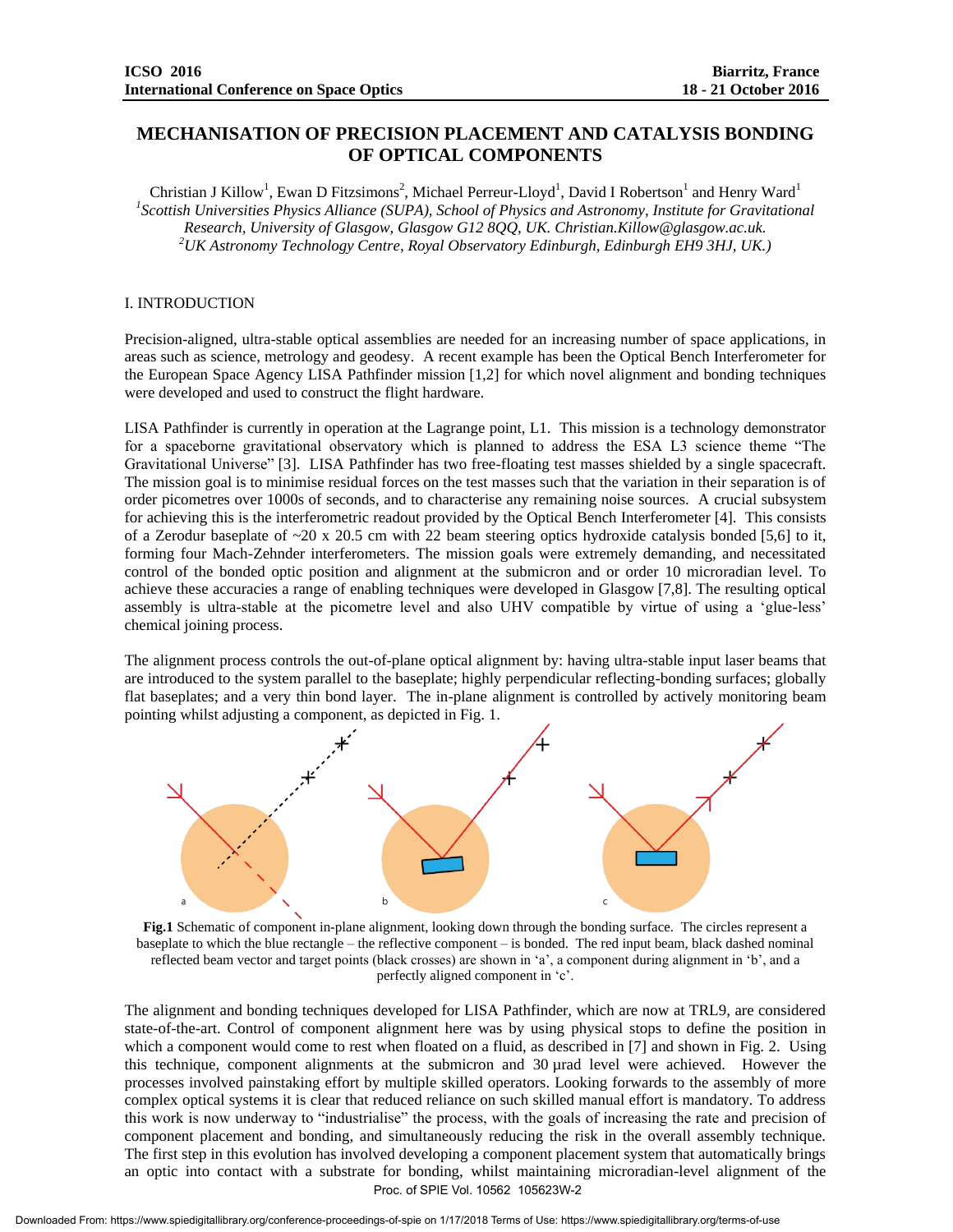surfaces. In this article we report on this work that has already replicated the accuracies achieved during the LISA Pathfinder optical bench construction.



**Fig. 2**. Photograph of an alignment step for the LISA Pathfinder optical bench. The ruby balls (4 mm diameter) constrain the position of the optic being aligned. The Zerodur substrate is inclined at a small angle to provide a component of gravity to encourage the optic to rest against the stops. The ruby balls are mounted on styli that are in turn mounted on linear piezo actuators.

#### II. EXPERIMENT DESCRIPTION

A major consideration for mechanised hydroxide catalysis bonding of components is the ability to align the surfaces to be bonded with a very high level of parallelism, maintain this alignment whilst the reflective surface is aligned to a desired orientation, and continue to maintain both of these alignments while the bonding surfaces are brought into contact to start the bonding process. To this end a component holder was designed specifically to allow holding of a component with access to a probe beam which was used to provide an interferometric readout of the alignment of the two bonding surfaces using reflections from them. This holder was attached to a hexapod, allowing six degree-of-freedom alignment of the component with respect to the baseplate, and allowed for low-force unclamping to release the component. A photograph of the holder is shown in Fig. 3.



**Fig. 3.** Photograph of the component holder which is attached to a hexapod. Here, the rectangular beamsplitter has been bonded to the 1" diameter Zerodur disk below.

In order to arrive at a measure of how well a reflected beam can be aligned, in-plane, whilst mechanically bringing a component into contact with a baseplate and bonding it in place, a Mach-Zehnder type optical arrangement was constructed. A sketch of this and a photograph of the completed assembly are shown in Fig. 4.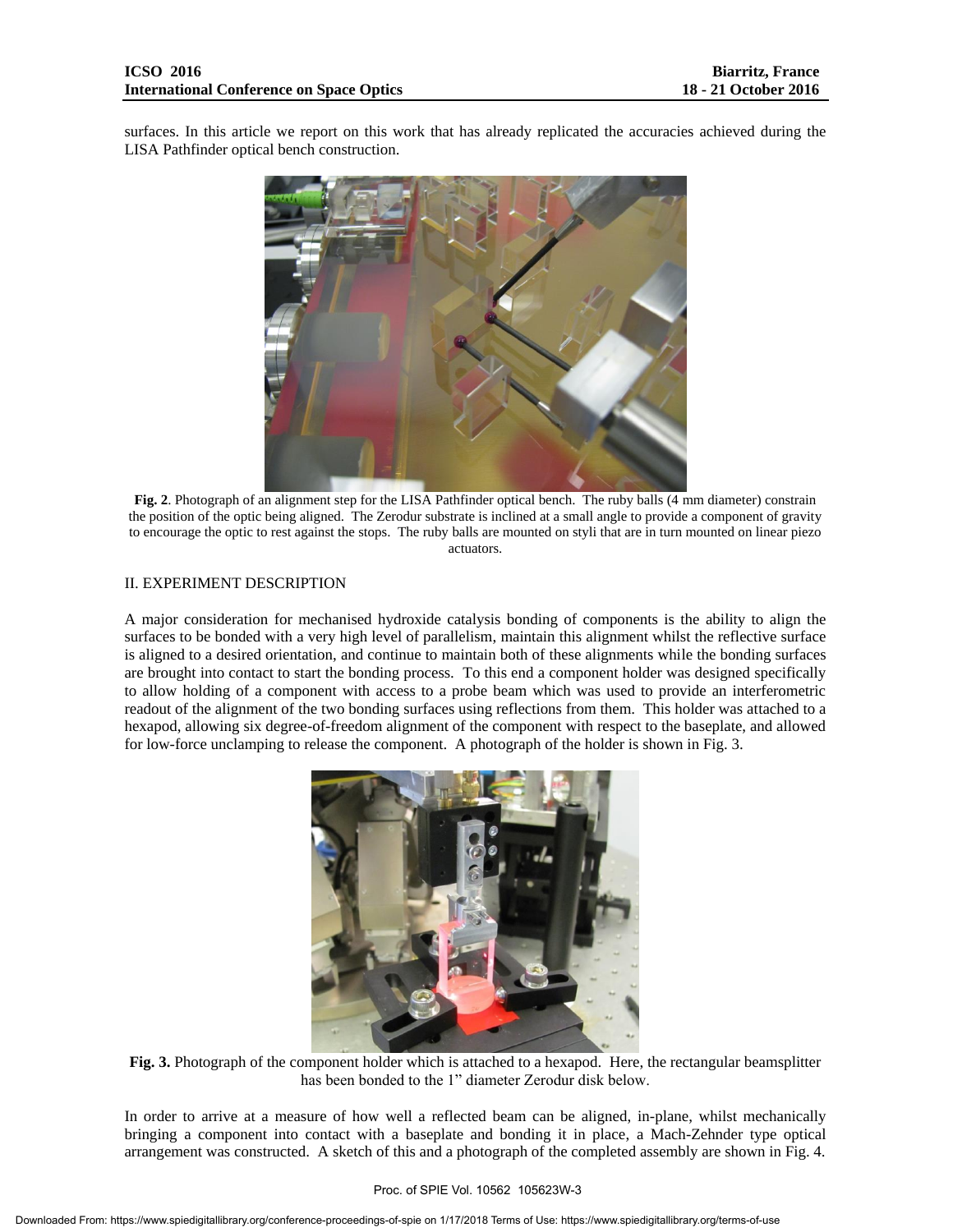



An input laser is split in two by BS3 and the resulting beams are reflected off BS2 and BS1 for the beam shown as a dashed line (which will be referred to as the 'reflected beam'), and reflected from BS4 and transmitted through BS1 for the beam shown as a solid line (the 'transmitted beam'). The component alignment described here is that of BS4 – the last component to be bonded – as measured by the relative centering of the reflected and transmitted beams at the target points, represented by the black crosses in Fig. 4.

The system is set up with the partially bonded assembly  $-$  just lacking BS4 – and input beam pre-aligned such that the reflected beam is reasonably centered at the target points. In reality the target points consist of a beamsplitter with a quadrant photodiode after each port: one  $\sim$ 2 cm away and one  $\sim$ 14 cm away. This target is based on the one described in [8]. The measure of alignment success is how coaxial the reflected and transmitted beams can be kept while BS4 is aligned and bonded.

The signals from the two quadrant photodiodes during component alignment were used to inform the alignment process, and were recorded. During alignment the centering of beam position at the near photodiode was prioritised and then the angle was optimized using the additional information of beam position on the second photodiode. The full set up for this bond is shown in Fig. 5.



**Fig. 5.** Photograph of the set up during a precision bond.

The interferometric readout of the parallelism of bonding surfaces enabled alignment of the surfaces as they approached prior to bonding of  $\sim$ 1 µrad, leading to a maximum height difference between the two surfaces, for a 2 cm wide component, of 20 nm. This should be compared to the global flatness specification of the component surfaces of 63 nm. The probe beam has diameter of  $\sim$ 1 mm, meaning our measurement resolution is sufficient to define the parallelism of the surfaces to better than their global flatness.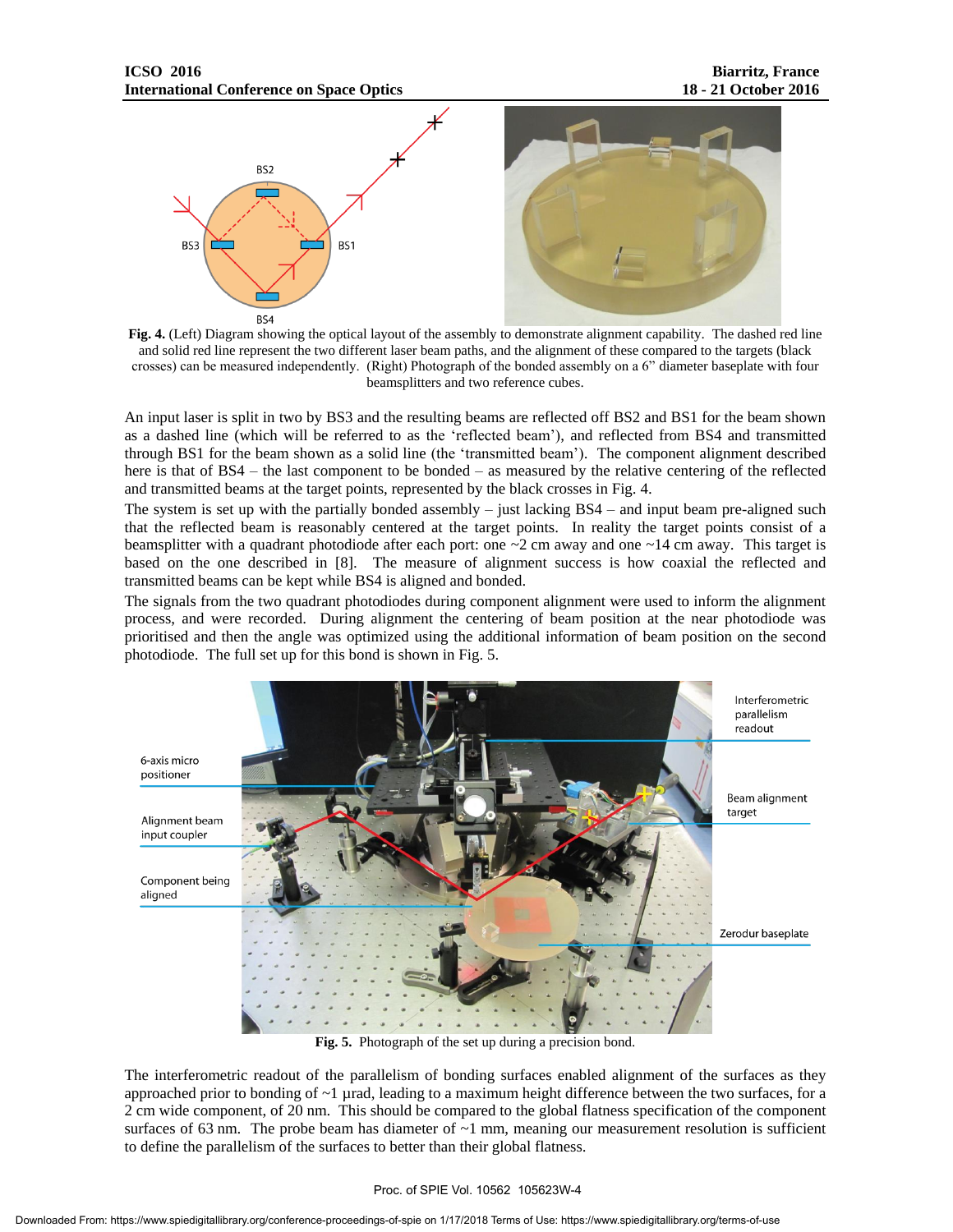#### III. RESULTS AND DISCUSSION

The data collected from the two photodiodes during alignment and bonding was used to compute the beam angle, and this, along with the beam position at the first photodiode were compared for the reflected and transmitted beams. The distance from the component to the near photodiode was 220 mm. The difference between the *stationary* reflected beam and the transmitted beam that was being *steered* is compared as this removes signals from sources common to both beams, such as input beam wander, or drift in the position of the calibrated target, for example. By investigating the differential motion between the two beams we are only sensitive to motion of BS4 alignment with respect to the baseplate. The differences in the beam position and angle between the two beams are plotted in Fig. 6, with the evolution of the beam position and angle shown for spot measurements immediately before and after the bonding surfaces were brought into contact, and as the bond cured for ~7000 seconds.





The following features of these plots warrant specific discussion:

- In-plane control of a reflected beam during mechanised bonding of  $\langle 10 \mu m \rangle$  and 30  $\mu$ rad is shown. This is at the level achieved by the more complex alignment techniques used in LISA Pathfinder. The alignment is seen to deviate during the process of bringing the surfaces into contact and tends towards recovering the pre-contact position as the bond cures.
- The out-of-plane alignment is not controlled during the bonding process, it is a 'dead reckoning' alignment. The difference between alignment pre-contact and alignment after bonding was ~40 µm and  $\sim$  30 µrad, although the data suggests this value may have still been decreasing.
- The movement of the bonded component during bonding provides an interesting view of the behaviour of a macroscopic component as the chemical processes involved in bonding occur. When the precise location of the component being bonded is of interest, as it is here, this is an important phenomenon to be aware of and further investigations to charaterise this are planned.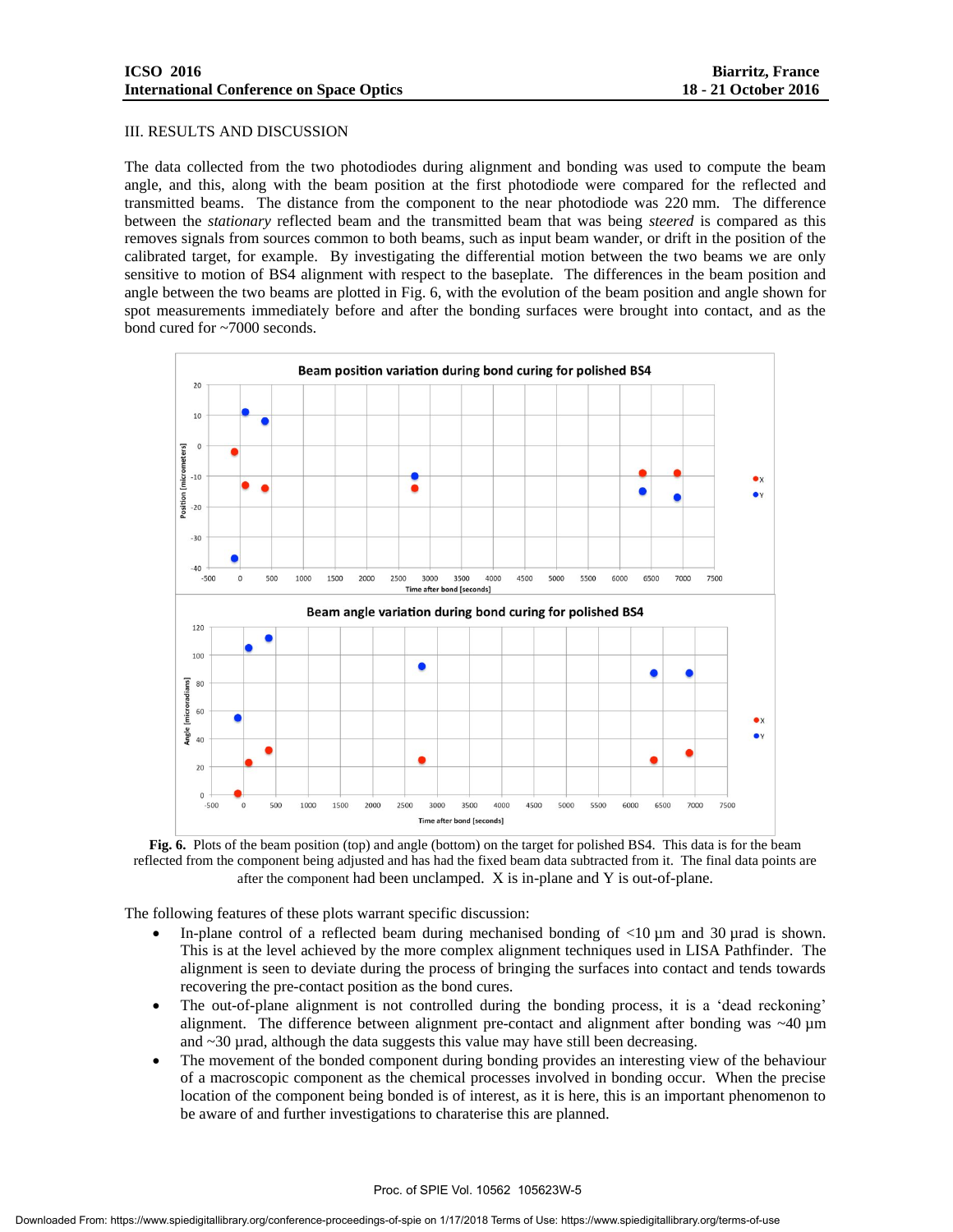#### **ICSO 2016 Biarritz, France International Conference on Space Optics 18 - 21 October 2016**

#### IV. ENVIRONMENTAL TESTING

The optical assembly was environmentally tested to demonstrate the relevance of the processes for space flight. The processes are closely related to those used in the construction of the LISA Pathfinder optical bench, and the mechanically bonded assembly described here was subject to testing at a similar level to that for the LISA Pathfinder optical bench.

#### *A. Thermal vacuum testing*

Once the assembly had been cured it was subjected to thermal vacuum cycling. This is particularly relevant for composite assemblies such as these due to the difference in coefficient of thermal expansion of the baseplate and the optics. The lack of a compliant material at the interface, as there is with epoxy joins, means the materials and the bond between them must survive directly the forces induced. The science payloads for space missions often operate at around 20°C, but the survival temperature is generally 10's of degrees either side of this.

The temperature cycling was conducted over a period of ~70 hours in a vacuum of between 0.1 to 0.01 Torr, and the temperature data is presented in Fig. 7. No change in the assembly or its alignment was seen as a result of these tests.



**Fig. 7.** Temperature in Celsius against time in hours for the thermal vacuum testing.

#### *B. Shock and vibration testing*

Unlike the LISA Pathfinder optical bench, the assembly constructed to demonstrate mechanised bonding described here does not have a stress-free mounting system. A mounting solution was designed using a clamp to hold the optical assembly, as shown in Fig. 8. The mounted assembly was hard-mounted to a shaker table and the qualification levels it was tested to are shown in Tab. 1, 2 and 3.



**Fig. 8.** Photograph of the optical assembly in the vibration mount.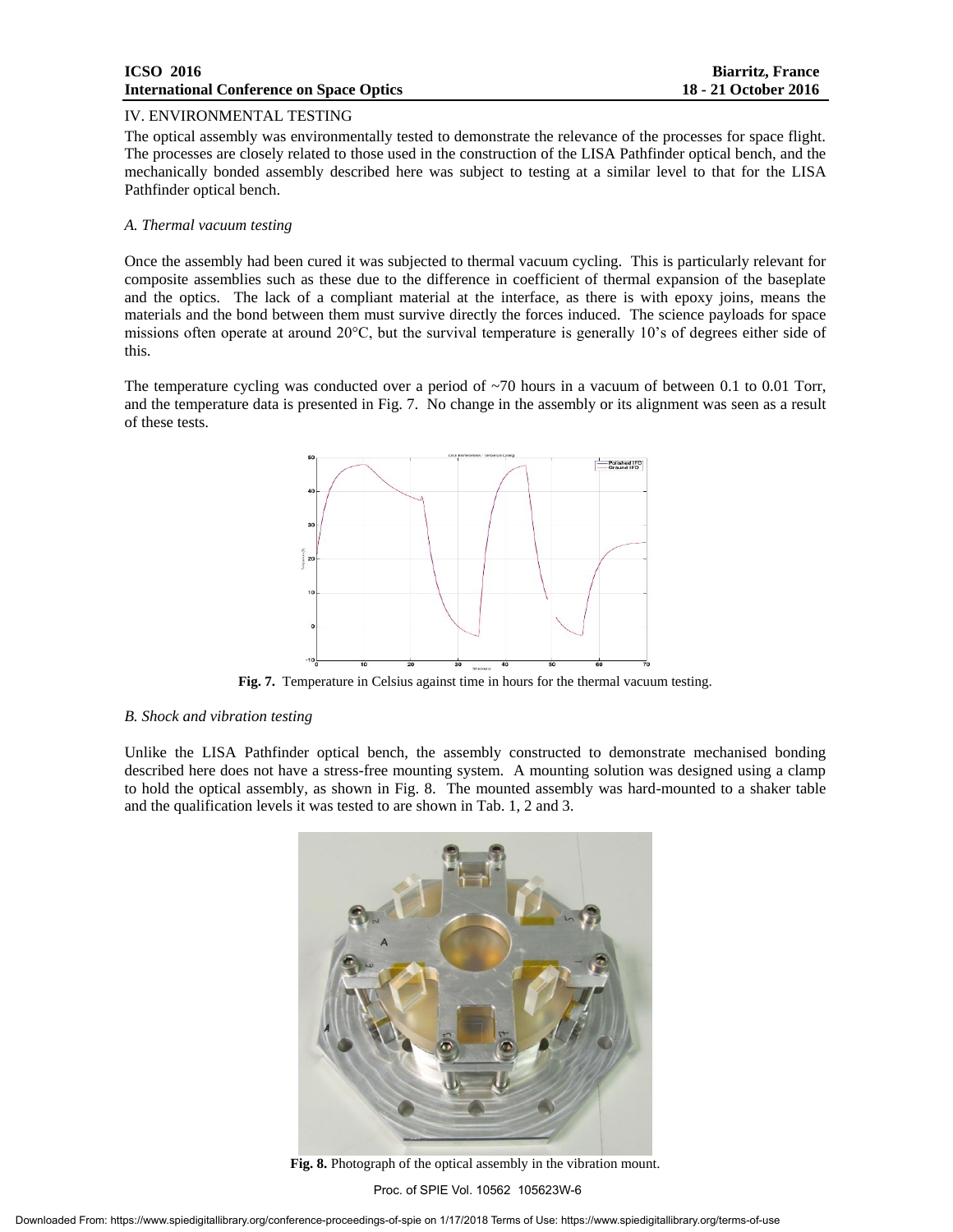| <b>Frequency</b><br>(Hz) | <b>Qualification</b><br>X-axis | <b>Frequency</b><br>(Hz) | <b>Qualification</b><br>Y-axis | <b>Frequency</b><br>(Hz) | <b>Qualification</b><br>Z-axis |
|--------------------------|--------------------------------|--------------------------|--------------------------------|--------------------------|--------------------------------|
| 5                        | $8mm$ 0-pK                     | 5                        | $9.3$ mm $0$ -pK               | 5                        | $13.6$ mm $0$ -pK              |
| 20                       | 13g                            | 20                       | 15g                            | 20                       | 22g                            |
| 70                       | 13g                            | 40                       | 15g                            | 60                       | 22g                            |
| 90                       | 18 <sub>g</sub>                | 60                       | 20 <sub>g</sub>                | 80                       | 27g                            |
| 100                      | 18 <sub>g</sub>                | 100                      | 20 <sub>g</sub>                | 100                      | 27g                            |
| Sweep rate<br>1 sweep up | 2 octaves per<br>minute        | Sweep rate<br>1 sweep up | 2 octaves per<br>minute        | Sweep rate<br>1 sweep up | 2 octaves per<br>minute        |

**Tab. 1.** Sine Requirements

**Tab. 2.** Random Vibration Requirements

| <b>Frequency</b><br>(Hz) | <b>Oualification in X- and</b><br>Y- axes, $g^2/Hz$ |  | <b>Frequency</b><br>(Hz) | <b>Qualification Z-axis,</b><br>$g^2/Hz$ |
|--------------------------|-----------------------------------------------------|--|--------------------------|------------------------------------------|
| 20                       | ramp up with +6dB/oct                               |  | 20                       | ramp up with $+6dB/cct$                  |
| 80                       | $0.13 \text{ g}^2/\text{Hz}$                        |  | 100                      | $0.5 \text{ g}^2/\text{Hz}$              |
| 400                      | $0.13 \text{ g}^2/\text{Hz}$                        |  | 150                      | $0.5 \text{ g}^2/\text{Hz}$              |
| 2000                     | ramp down with -7dB/oct                             |  | <b>200</b>               | ramp down to 0.08 $g^2$ /Hz              |
| Total                    | $8.9g$ , rms                                        |  | 700                      | $0.08 \text{ g}^2/\text{Hz}$             |
| Duration                 | $120 \text{ sec}$                                   |  | 2000                     | ramp down with -7dB/oct                  |
|                          |                                                     |  | Total                    | $11.1g$ , rms                            |
|                          |                                                     |  | Duration                 | $120 \text{ sec}$                        |

#### **Tab. 3.** Shock Test Requirements

| Frequenc<br>y(Hz) | <b>Shock levels in X</b><br>and Y, SRS, g<br>$(O=10)$ |  | <b>Frequenc</b><br>y(Hz) | Shock levels in Z,<br>$SRS, g (Q=10)$ |
|-------------------|-------------------------------------------------------|--|--------------------------|---------------------------------------|
| 70                | 5g                                                    |  | 70                       | 5g                                    |
| 1000              | 200g                                                  |  | 700                      | 50g                                   |
| 10000             | 200g                                                  |  | 10000                    | 50 <sub>g</sub>                       |

During vibration testing the baseplate to which the optics were bonding suffered a failure, leading to one component being removed from the assembly. The remaining three components survived all testing, indicating that the processes used can be suitable for space flight hardware. It is likely that the mounting setup of the Zerodur baseplates was problematic, leading to the baseplate failure. Fig. 9 shows the separated parts of the failed baseplate, with crack propagation having passed through a bond layer and a beamsplitter, leaving a shard of component still bonded.